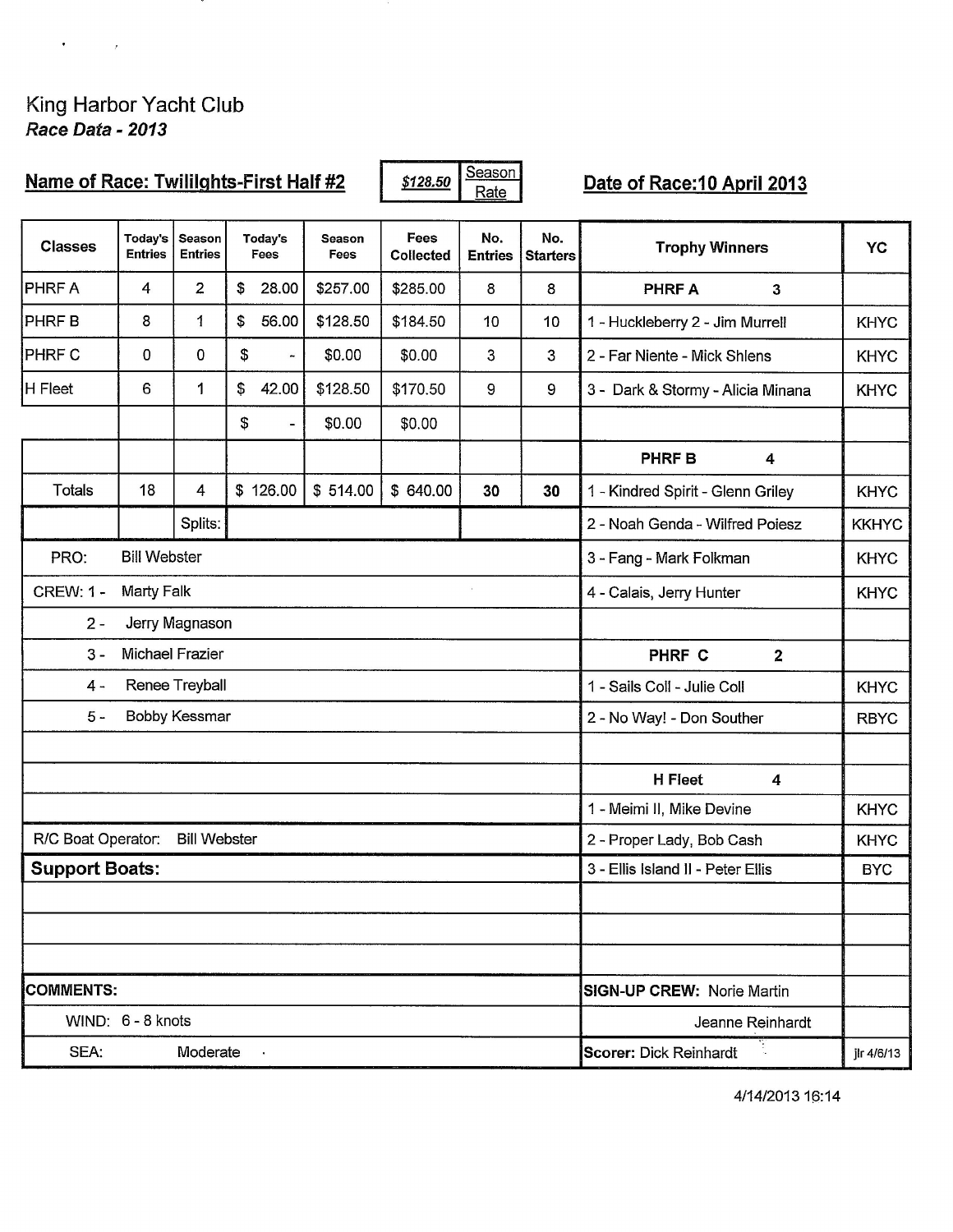## **2013 KHYC TWILIGHTS #2**

## **KING HARBOR YACHT CLUB**

Race Date: 11 Apr 201

Wind Speed: 6-8kn

## PRO: Bill Webster

|               | Div<br><b>Rank</b> | Sail No.                           | <b>Boat Name</b>                   | <b>Owner / Skipper</b>     | Rating           | Finish<br><b>Time</b> | <b>Elapsed</b><br><b>Time</b> | Corrected<br><b>Time</b> | <b>Boat Type</b> | Club        |
|---------------|--------------------|------------------------------------|------------------------------------|----------------------------|------------------|-----------------------|-------------------------------|--------------------------|------------------|-------------|
| <b>PHRF-A</b> |                    | Time on Time / Start Time 18:15:00 |                                    |                            |                  |                       |                               |                          |                  |             |
|               |                    | 15                                 | Huckleberry $2$ (*)                | Jim Murrell                | 54               | 19:22:19              | 01:07:19                      | 01:12:27                 | Farr 30          | <b>KHYC</b> |
|               | $\overline{2}$     | 37                                 | Far Niete (*)                      | Mick Shlens                | $\mathbf{0}$     | 19:17:09              | 01:02:09                      | 01:13:27                 | Far40-2          | <b>KHYC</b> |
|               | 3                  | 129                                | Dark & Stormey                     | Alicia Minana              | 48               | 19:24:09              | 01:09:09                      | 01:15:10                 | Henderson 30     | <b>KHYC</b> |
|               |                    | 35008                              | Deja Vu $(*)$                      | Tom Payne                  | 42               | 19:24:34              | 01:09:34                      | 01:16:23                 | D35              | <b>RBYC</b> |
|               | 5                  | 888                                | White Knight                       | Zoltan Katinsky            | $\mathbf{0}$     | 19:21:57              | 01:06:57                      | 01:19:07                 | Farr 40          | <b>CBYC</b> |
|               | 6                  | 7026                               | <b>Trigger Fish</b>                | Steve Troeger              | 60               | 19:29:40              | 01:14:40                      | 01:19:34                 | Bensac 40.7      | <b>KHYC</b> |
|               |                    | 50060                              | Foil                               | Gordon Leon                | $\boldsymbol{0}$ | 19:24:51              | 01:09:51                      | 01:22:33                 | Farr 40          | <b>CBYC</b> |
|               | 8                  | 4417                               | Distraxion                         | Jeffery Coyle              | 36               | 19:29:32              | 01:14:32                      | 01:22:40                 | Xp44             | <b>KHYC</b> |
| <b>PHRF-B</b> |                    |                                    | Time on Time / Start Time 18:20:00 |                            |                  |                       |                               |                          |                  |             |
|               |                    | 173                                | Kindred Spirit                     | Glenn Griley               | 111              | 19:17:51              | 00:57:51                      | 00:56:53                 | Viper 640        | <b>KHYC</b> |
|               | $\overline{2}$     | 46879                              | Noah Genda                         | Wilfred Poiesz             | 81               | 19:16:00              | 00:56:00                      | 00:57:41                 | Bravura 29       | <b>KHYC</b> |
|               | 3                  | 130                                | Fang                               | Mark Folkman               | 111              | 19:20:16              | 01:00:16                      | 00:59:16                 | Viper 640        |             |
|               | 4                  | 46575                              | Calais                             | Jerry Hunter               | 81               | 19:18:23              | 00:58:23                      | 01:00:08                 | Dencho 33        | <b>KHYC</b> |
|               | 5                  | 87027                              | <b>Flying Dutchman</b>             | Rudy Van K./ Jason Herring | 93               | 19:20:36              | 01:00:36                      | 01:01:16                 | Hobie 33         | <b>KHYC</b> |
|               | 6                  | 42757                              | Tigger $(*)$                       | Fred & Suzanne Cottrell    | 84               | 19:19:49              | 00:59:49                      | 01:01:20                 | J 33             | <b>KHYC</b> |
|               | 7                  | 46192                              | H <sub>2</sub> Blue                | Ross Moore                 | 108              | 19:25:36              | 01:05:36                      | 01:04:48                 | J 92             | <b>RBYC</b> |
|               | 8                  | 56136                              | Bella Vita                         | Mary Burke                 | 81               | 19:23:19              | 01:03:19                      | 01:05:13                 | Beneteau 36-7    | <b>KHYC</b> |
|               | 9                  | 97626                              | Nitro                              | John Messenger             | 84               | 19:24:23              | 01:04:23                      | 01:06:00                 | J 33             | <b>KHYC</b> |
|               | 10                 | 87309                              | Priorities (*)                     | Bob Cole                   | 99               | 19:27:23              | 01:07:23                      | 01:07:29                 | Olson 30         | <b>KHYC</b> |
|               |                    |                                    |                                    |                            |                  |                       |                               |                          |                  |             |